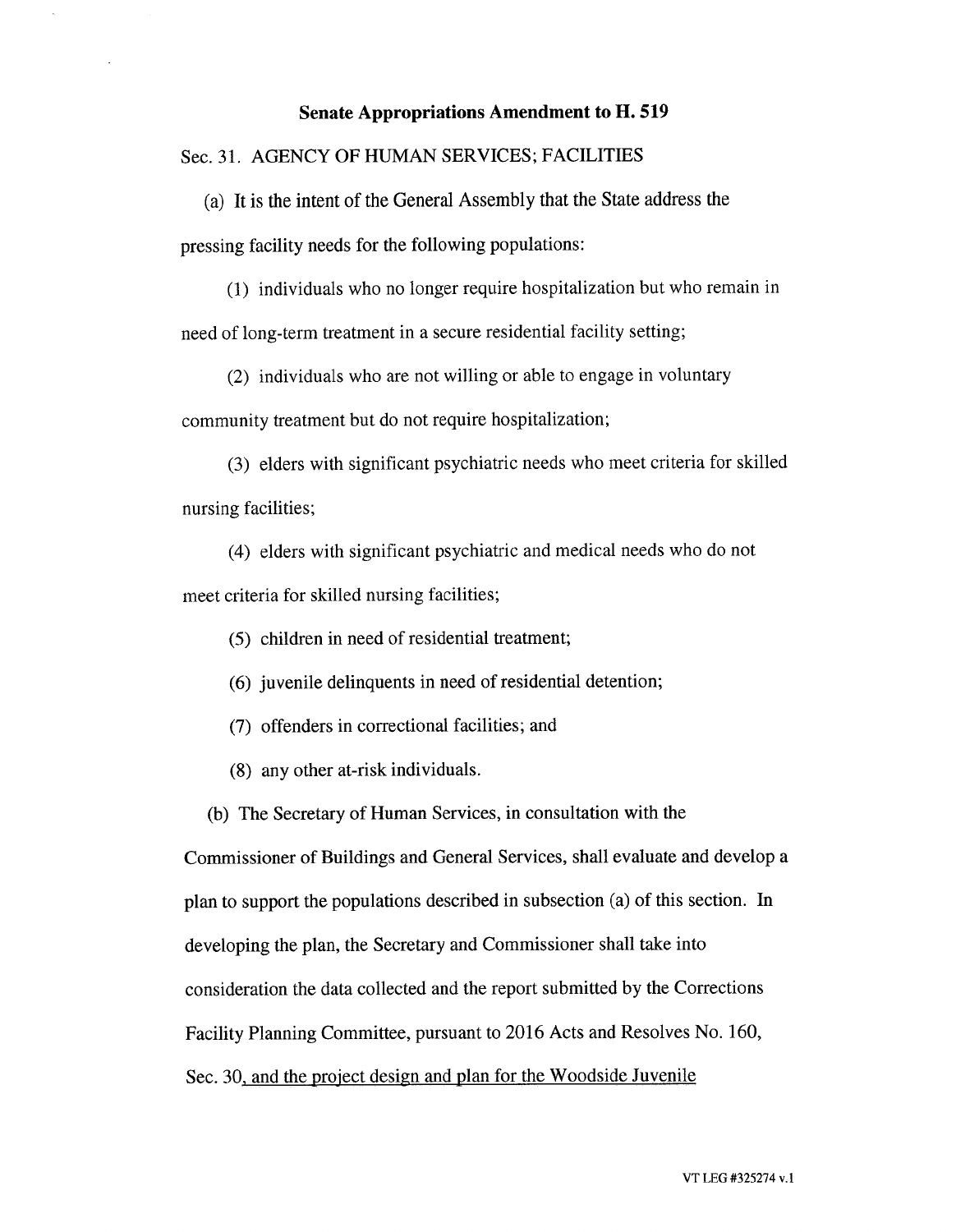Rehabilitation Center, prepared pursuant to 2015 Acts and Resolves No. 26, Sec. 2(b)(21). The evaluation and plan shall include the following:

(1) an evaluation and recommendation of the use, condition, and maintenance needs of existing facilities, including whether any facility should be closed, renovated, relocated, repurposed, or sold, provided that if a recommendation is made to close a facility, a plan must be developed that addresses the its future use or sale of that facility;

(2) an analysis of the historic population trends of existing facilities, and anticipated future population trends, including age, gender, court involvement, and medical, mental health, and substance abuse conditions;

(3) an evaluation of whether the design and use of existing facilities adequately serve the current population and anticipated future populations;

(4) an evaluation of whether constructing new facilities would better serve current or anticipated future populations, including whether the use of out-of-state facilities could be reduced or eliminated; and

(5) a recommendation on options for the Southeast State Correctional Facility, including whether to use, sell, or repurpose the Facility.

(c) On or before September 1, 2017, the Secretary shall provide an update on the status of the evaluation and plan to the Joint Legislative Committee on Justice Oversight.

(d) On or before January 15, 2018, the Secretary shall submit the plan and recommendations to the House Committees on Appropriations, on Corrections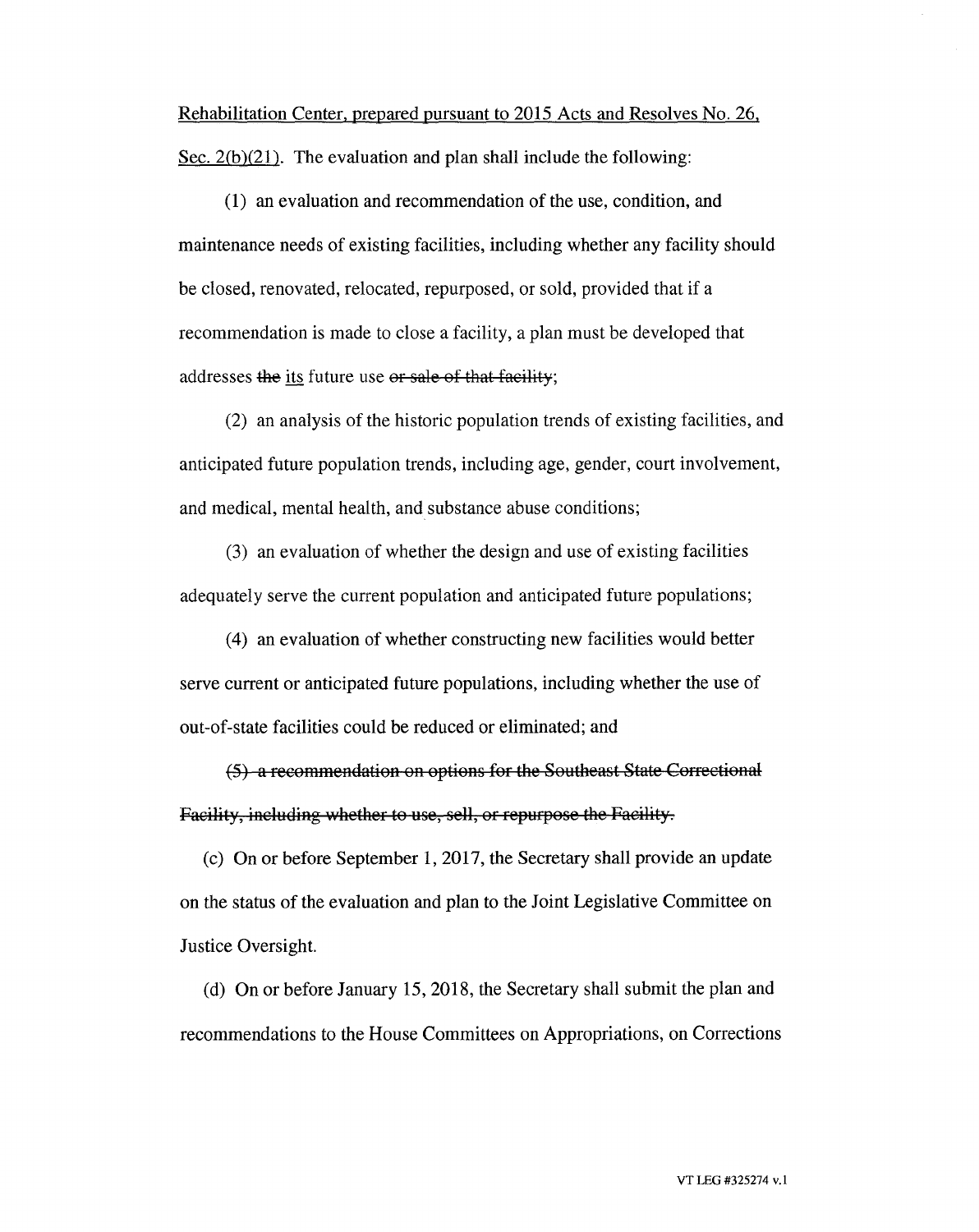and Institutions, on Health Care, and on Human Services, and the Senate Committees on Appropriations, on Health and Welfare, and on Institutions.

Sec. 33. AGENCY OF DIGITAL SERVICES; ORGANIZATION

(a) The Secretary and Chief Information Officer (CIO) of Digital Services and the Secretary of Administration shall:

(1) provide an update on the development of an organizational model and design of the new Agency that improves efficiency, data sharing, and coordination on information technology (IT) procurement;

(2) evaluate the use of this organizational model in other states, including the successes and failures in implementing the model, and any lessons learned;

 $(2)$  (3) collaborate with State information technology staff to better utilize technology skills and resources and create efficiencies across all State agencies and departments; and

 $(3)$  (4) examine functions of the new Agency such as budget, administrative support, and supervision, and its space requirements, to establish a more efficient delivery of services to the public.

(b) On or before January 15, 2018, the Secretary and CIO of Digital Services shall prepare and present to the House Committees on Appropriations, on Corrections and Institutions, on Energy and Technology, and on Government Operations, and to the Senate Committees on Appropriations, on Government Operations, and on Institutions: